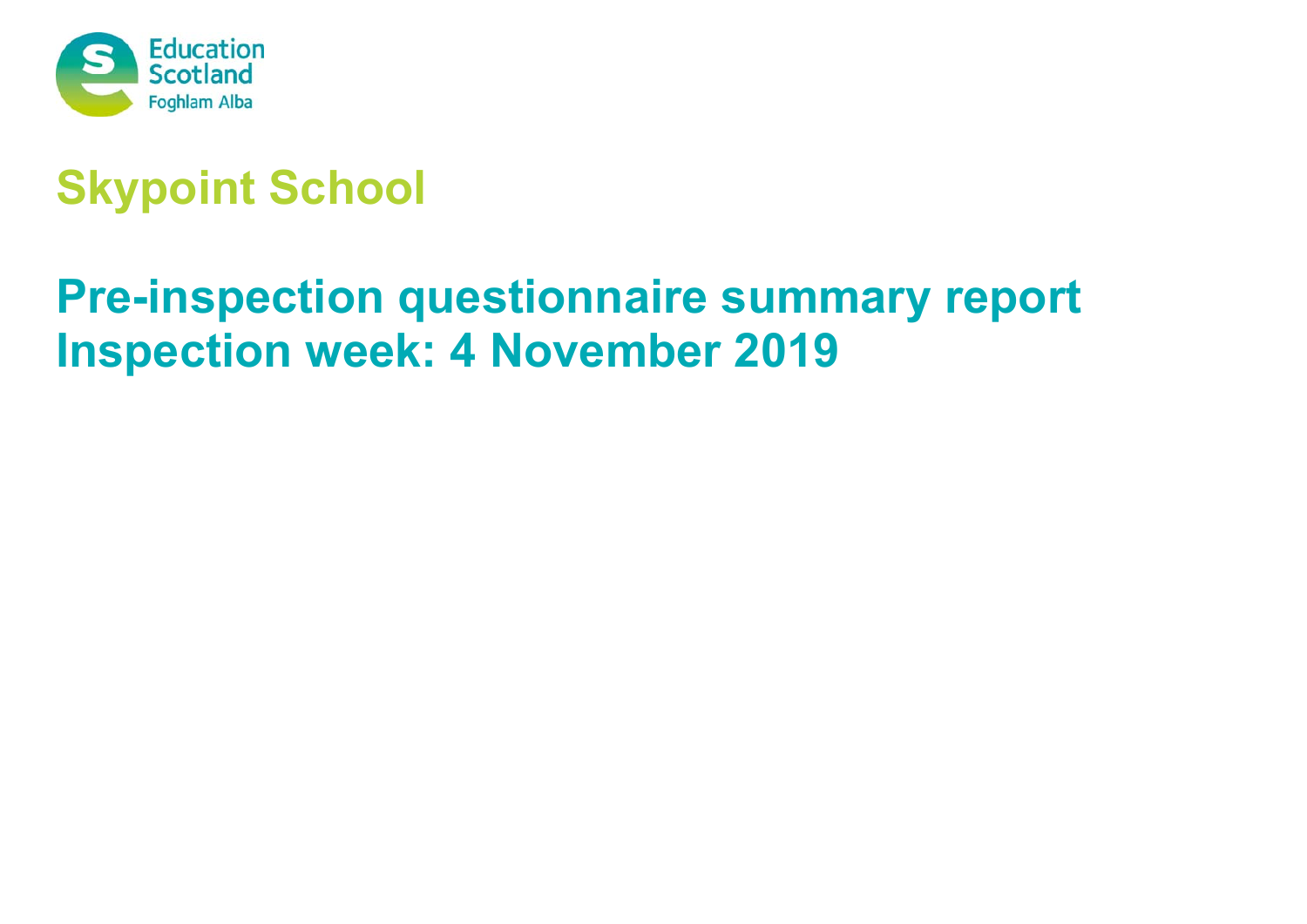# **Questionnaire for young people in secondary stages (02)**

# **02 Your experience by percentage (sharing)**

| Q<br>No. | <b>Question</b>                                                                                                         | <b>Response</b><br>Count | <b>Strongly</b><br>agree % | <b>Agree</b><br>$\frac{9}{6}$ | <b>Disagree</b><br>℅ | <b>Strongly</b><br>disagree % | Don't<br>know<br>$\frac{0}{0}$ | Didn't<br>answer<br>$\frac{0}{0}$ |
|----------|-------------------------------------------------------------------------------------------------------------------------|--------------------------|----------------------------|-------------------------------|----------------------|-------------------------------|--------------------------------|-----------------------------------|
| 4        | I feel safe when I am at school.                                                                                        | 26                       | 34.62                      | 57.69                         | $\mathbf 0$          | $\overline{0}$                | 7.69                           | $\overline{0}$                    |
| 5        | My school helps me to feel safe.                                                                                        | 26                       | 30.77                      | 57.69                         | 3.85                 | $\overline{0}$                | 7.69                           | $\overline{0}$                    |
| 6        | I have someone in my school I can speak to if I am upset<br>or worried about something.                                 | 26                       | 30.77                      | 57.69                         | $\overline{0}$       | $\overline{0}$                | 11.54                          | $\overline{0}$                    |
| 7        | Staff treat me fairly and with respect.                                                                                 | 26                       | 46.15                      | 38.46                         | 3.85                 | $\overline{0}$                | 11.54                          | $\mathbf 0$                       |
| 8        | Other young people treat me fairly and with respect.                                                                    | 26                       | 11.54                      | 65.38                         | 7.69                 | 3.85                          | 11.54                          | $\overline{0}$                    |
| 9        | My school helps me to understand and respect other<br>people.                                                           | 26                       | 26.92                      | 53.85                         | 3.85                 | $\overline{0}$                | 11.54                          | 3.85                              |
| 10       | My school is helping me to become confident.                                                                            | 26                       | 42.31                      | 19.23                         | 15.38                | $\overline{0}$                | 23.08                          | $\overline{0}$                    |
| 11       | My school teaches me how to lead a healthy lifestyle.                                                                   | 26                       | 19.23                      | 53.85                         | 11.54                | $\overline{0}$                | 15.38                          | $\overline{0}$                    |
| 12       | There are lots of chances at my school for me to get<br>regular exercise.                                               | 26                       | 34.62                      | 53.85                         | 7.69                 | $\mathbf 0$                   | 3.85                           | $\overline{0}$                    |
| 13       | My school offers me the opportunity to take part in<br>activities in school beyond the classroom and timetabled<br>day. | 26                       | 38.46                      | 53.85                         | $\mathbf 0$          | $\overline{0}$                | 3.85                           | 3.85                              |
| 14       | I have the opportunity to discuss my achievements<br>outwith school with an adult in school who knows me<br>well.       | 26                       | 38.46                      | 46.15                         | $\mathbf 0$          | $\overline{0}$                | 15.38                          | $\mathbf 0$                       |
| 15       | My school listens to my views.                                                                                          | 26                       | 19.23                      | 73.08                         | $\mathbf 0$          | $\overline{0}$                | 7.69                           | $\overline{0}$                    |
| 16       | My school takes my views into account.                                                                                  | 26                       | 15.38                      | 57.69                         | 3.85                 | $\overline{0}$                | 23.08                          | $\overline{0}$                    |
| 17       | My homework helps me to understand and improve my<br>work in school.                                                    | 26                       | 3.85                       | 11.54                         | 3.85                 | 7.69                          | 65.38                          | 7.69                              |
| 18       | I was given good advice to make choices about taking<br>the subjects that are right for me.                             | 26                       | 15.38                      | 38.46                         | 11.54                | $\overline{0}$                | 34.62                          | $\mathbf 0$                       |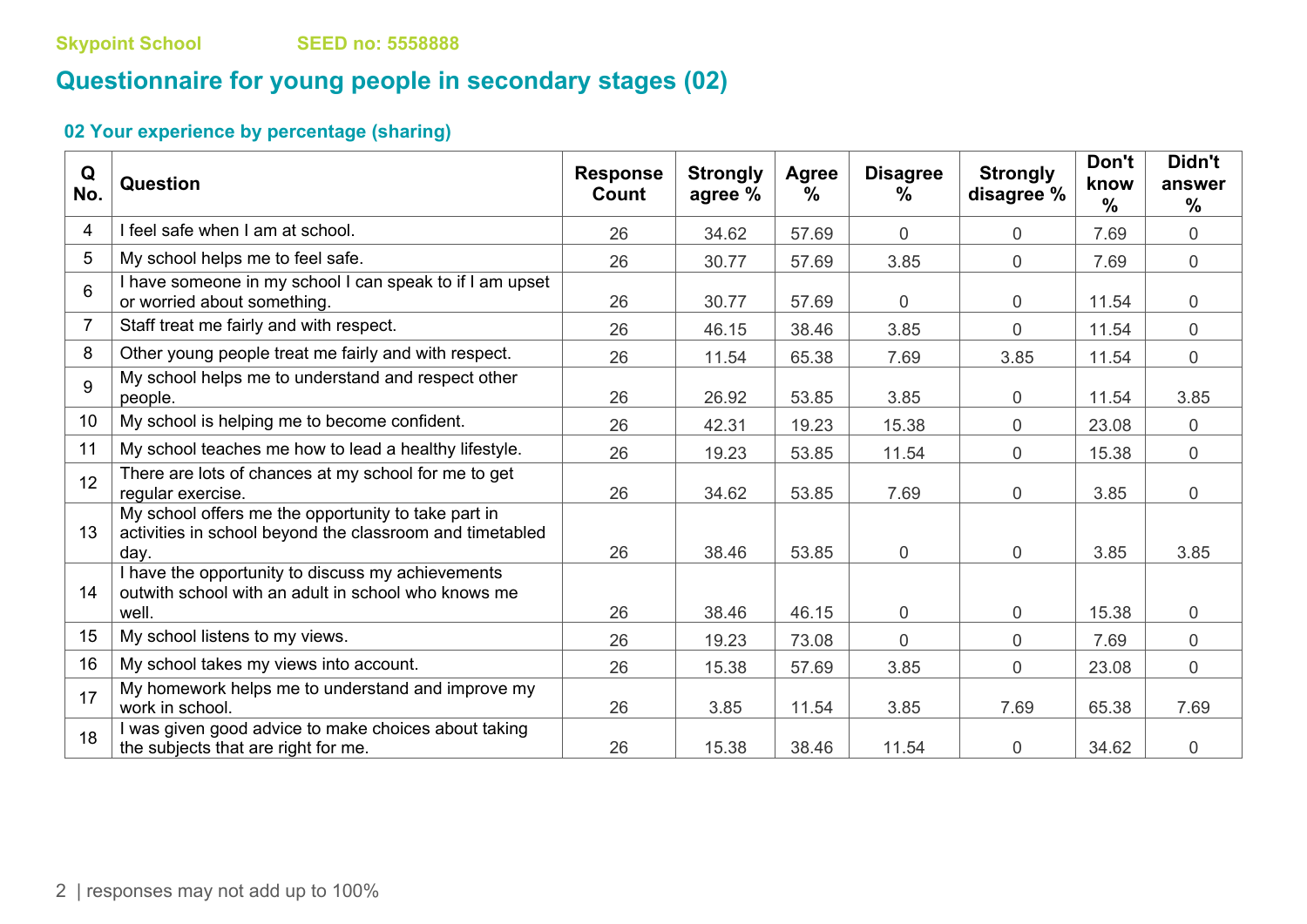## **02 Your experience by percentage chart (sharing)**

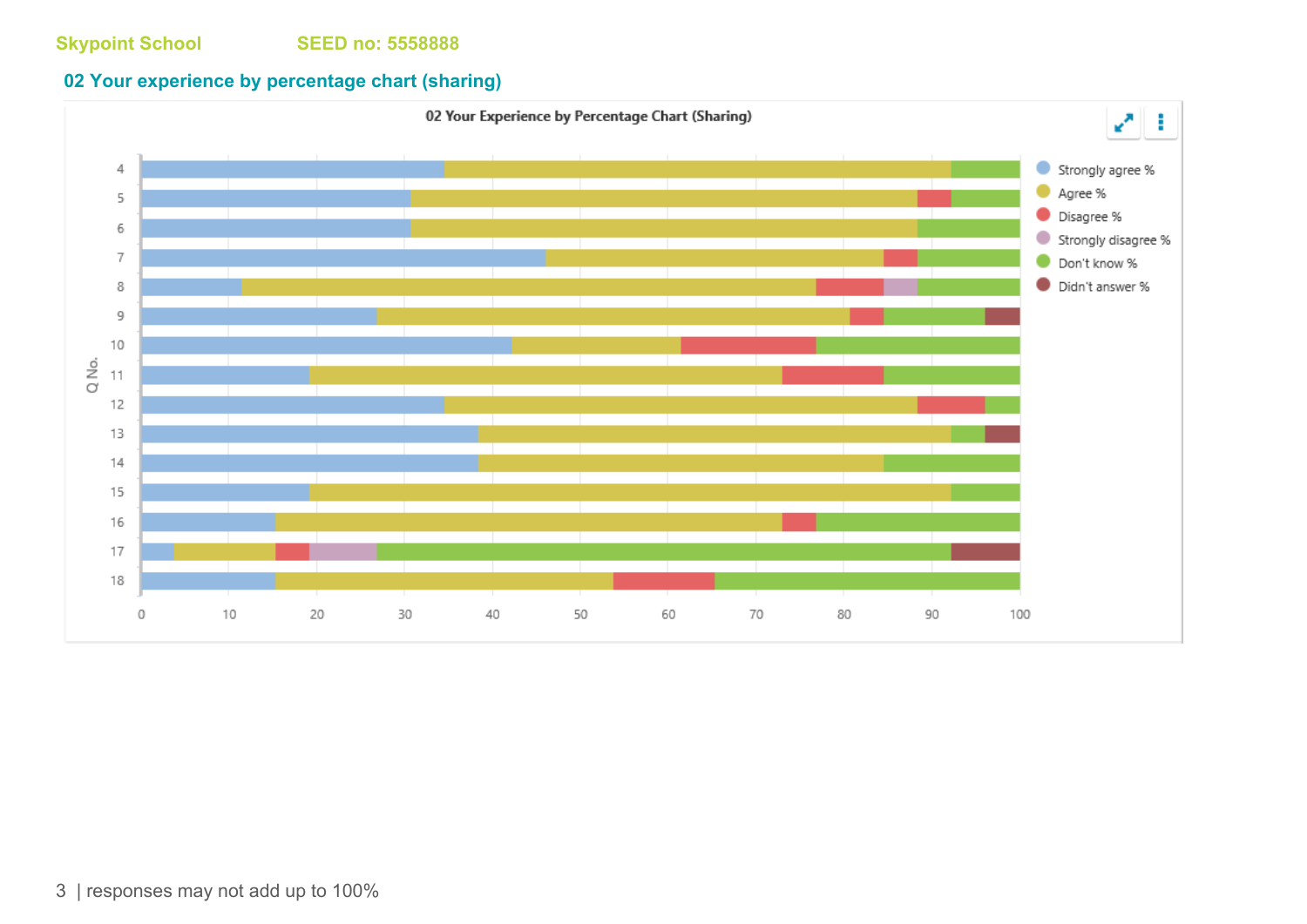# **02 Your experience by percentage 2 (sharing)**

| Q<br>No. | <b>Question</b>                                     | <b>Response</b><br>Count | All of the<br>time % | Some of the<br>time % | Not very<br>often % | Don't<br>know % | Didn't<br>answer % |
|----------|-----------------------------------------------------|--------------------------|----------------------|-----------------------|---------------------|-----------------|--------------------|
| 19       | Staff help young people to be responsible for their |                          |                      |                       |                     |                 |                    |
|          | own behaviour.                                      | 26                       | 46.15                | 38.46                 | $\overline{0}$      | 15.38           | $\overline{0}$     |
| 20       | I feel comfortable approaching staff with questions |                          |                      |                       |                     |                 |                    |
|          | or suggestions.                                     | 26                       | 53.85                | 23.08                 | 15.38               | 7.69            | $\Omega$           |
| 21       | I am given the opportunity to influence what and    |                          |                      |                       |                     |                 |                    |
|          | how I learn.                                        | 26                       | 42.31                | 42.31                 | 3.85                | 11.54           | $\Omega$           |
| 22       | I enjoy learning at school.                         | 26                       | 38.46                | 50                    | 11.54               | $\overline{0}$  | $\Omega$           |
| 23       | I feel that my work in school is hard enough.       | 26                       | 23.08                | 50                    | 11.54               | 11.54           | 3.85               |
| 24       | I know who to ask to get help if I find my work too |                          |                      |                       |                     |                 |                    |
|          | hard.                                               | 26                       | 73.08                | 26.92                 | $\overline{0}$      | $\overline{0}$  | $\overline{0}$     |
| 25       | Staff help me to understand how I am progressing    |                          |                      |                       |                     |                 |                    |
|          | in my school work.                                  | 26                       | 46.15                | 46.15                 | 3.85                | 3.85            | $\overline{0}$     |
| 26       | The feedback I receive on my work helps me to       |                          |                      |                       |                     |                 |                    |
|          | improve my learning.                                | 26                       | 30.77                | 50                    | 3.85                | 15.38           | $\Omega$           |
| 27       | I am encouraged by staff to do the best I can.      | 26                       | 57.69                | 34.62                 | 0                   | 7.69            | $\overline{0}$     |
| 28       | I am happy with the quality of teaching in my       |                          |                      |                       |                     |                 |                    |
|          | school.                                             | 26                       | 57.69                | 30.77                 | 0                   | 11.54           | $\Omega$           |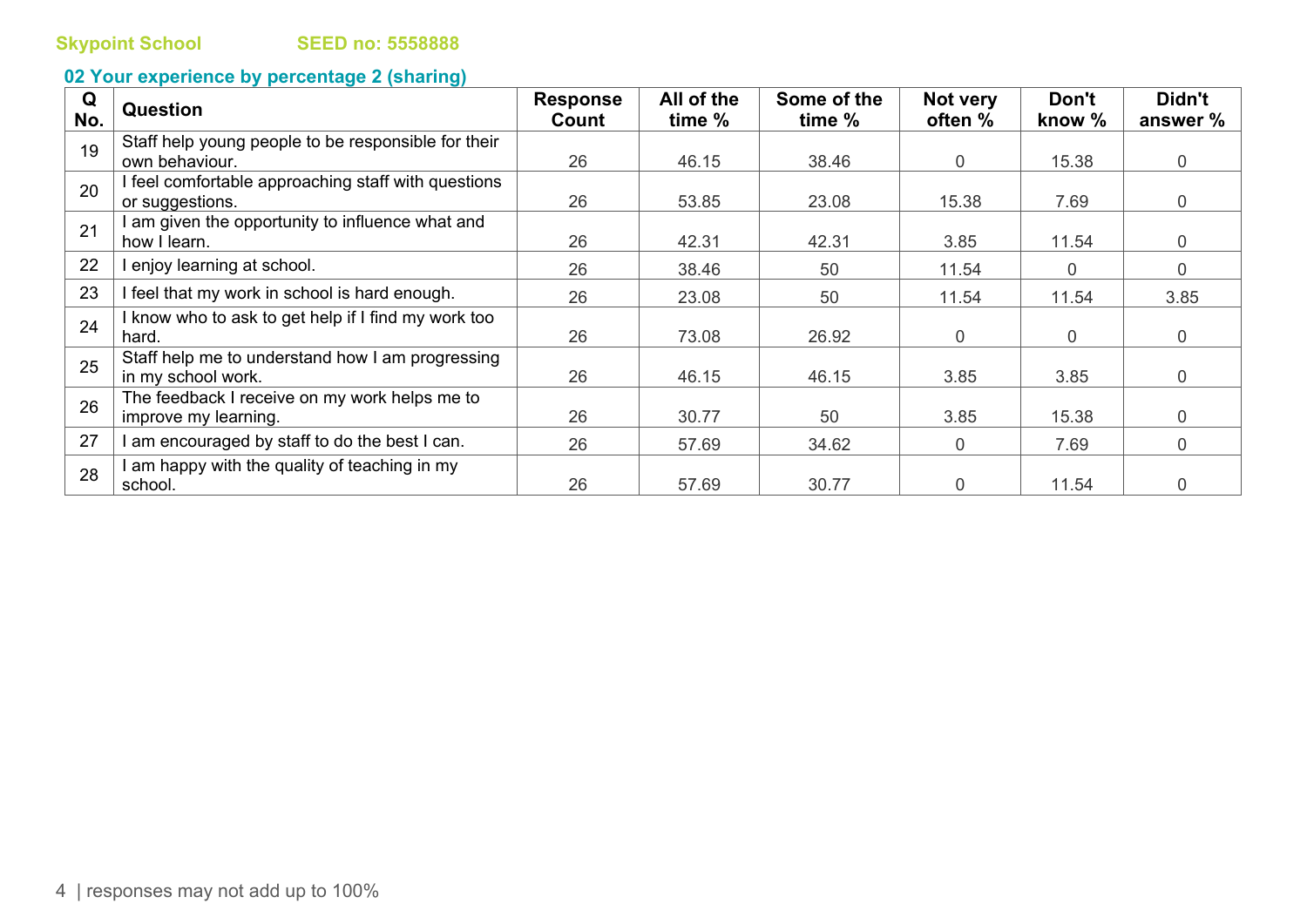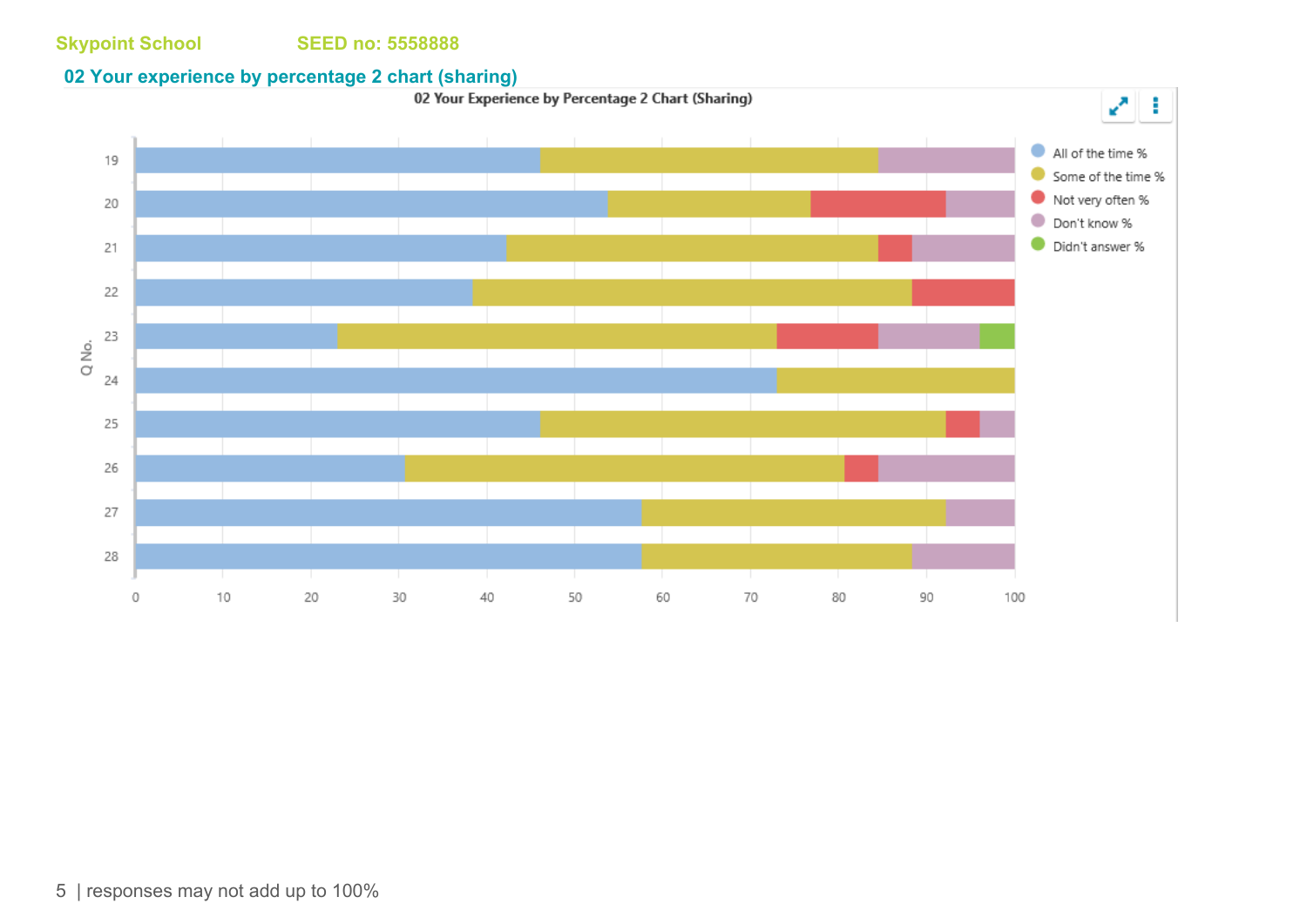### **Skypoint School SEED no: 5558888**

## **02 Your experience by percentage (sharing) bullying**

| w<br>No. | <b>Question</b>                         | <b>Response</b><br><b>Count</b> | Strongly<br>agree % | <b>Agree</b><br>$\frac{0}{0}$ | <b>Disagree</b><br>$\frac{0}{0}$ | <b>Strongly</b><br>disagree<br>$\frac{9}{6}$ | <b>Never</b><br>experienced | Didn't<br>answer<br>$\frac{0}{0}$ |
|----------|-----------------------------------------|---------------------------------|---------------------|-------------------------------|----------------------------------|----------------------------------------------|-----------------------------|-----------------------------------|
| 29       | My school deals well with any bullying. | 26                              | 26.92               | 42.31                         | .54                              |                                              | 19.23                       |                                   |

## **02 Your experience by percentage chart (sharing) bullying**

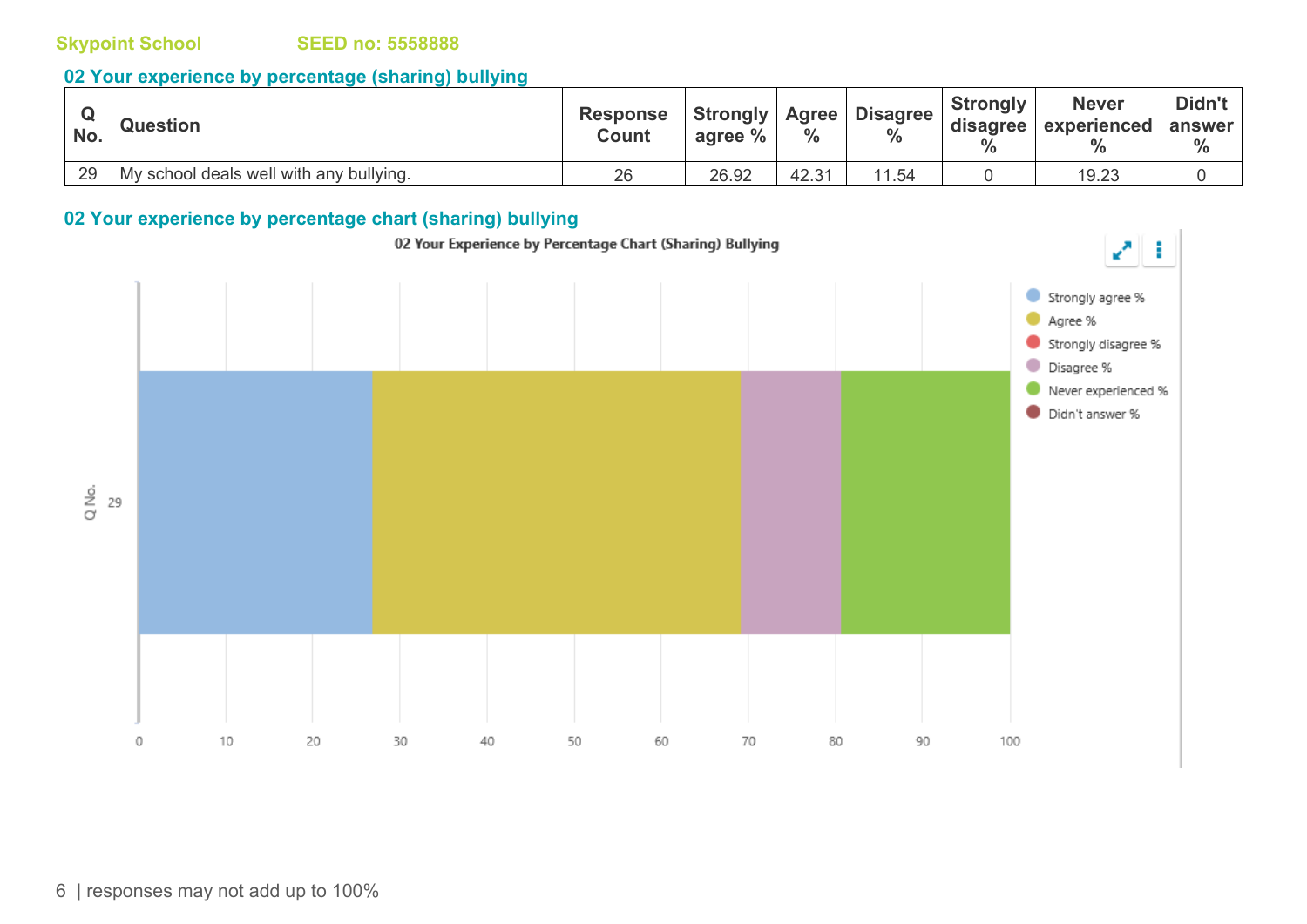# **Questionnaire for parents/carers of children in secondary stages (05)**

# **05 Your experience by percentage (sharing)**

| Q<br>No.       | Question                                                                                                                                       | <b>Response</b><br>Count | <b>Strongly</b><br>agree % | <b>Agree</b><br>$\frac{0}{0}$ | <b>Disagree</b><br>$\frac{0}{0}$ | <b>Strongly</b><br>disagree<br>% | Don't<br>know<br>$\frac{0}{0}$ | Didn't<br>answer<br>$\frac{0}{0}$ |
|----------------|------------------------------------------------------------------------------------------------------------------------------------------------|--------------------------|----------------------------|-------------------------------|----------------------------------|----------------------------------|--------------------------------|-----------------------------------|
| 4              | My child likes being at this school.                                                                                                           | 10                       | 50                         | 30                            | 20                               | 0                                | $\overline{0}$                 | $\overline{0}$                    |
| 5              | Staff treat my child fairly and with respect.                                                                                                  | 10                       | 80                         | 0                             | 10                               | $\overline{0}$                   | 10                             | 0                                 |
| 6              | I feel that my child is safe at the school.                                                                                                    | 10                       | 70                         | 20                            | $\overline{0}$                   | 0                                | 10                             | 0                                 |
| $\overline{7}$ | The school helps my child to feel confident.                                                                                                   | 10                       | 70                         | 10                            | 10                               | 0                                | 10                             | $\overline{0}$                    |
| 8              | I feel staff really know my child as an individual.                                                                                            | 10                       | 70                         | 10                            | 10                               | 0                                | 10                             | 0                                 |
| 9              | My child finds their learning activities hard enough.                                                                                          | 10                       | 30                         | 50                            | 10                               | 10                               | $\overline{0}$                 | $\overline{0}$                    |
| 10             | My child receives the help he/she needs to do well.                                                                                            | 10                       | 60                         | 20                            | 10                               | $\overline{0}$                   | 10                             | 0                                 |
| 11             | My child is encouraged by the school to be healthy and take<br>regular exercise.                                                               | 10                       | 40                         | 40                            | 10                               | 0                                | 10                             | 0                                 |
| 12             | The school supports my child's emotional wellbeing.                                                                                            | 10                       | 60                         | 20                            | 10                               | 0                                | 10                             | 0                                 |
| 13             | My child is making good progress at the school.                                                                                                | 10                       | 60                         | 20                            | 10                               | 0                                | 10                             | 0                                 |
| 14             | My child was well supported to make choices about taking the<br>subjects that are right for them.                                              | 10                       | 70                         | 10                            | 10                               | 0                                | 10                             | 0                                 |
| 15             | I receive helpful, regular feedback about how my child is<br>learning and developing e.g. informal feedback, reports and<br>learning profiles. | 10                       | 40                         | 40                            | 10                               | 0                                | 10                             | 0                                 |
| 16             | The information I receive about how my child is doing reaches<br>me at the right time.                                                         | 10                       | 50                         | 30                            | 10                               | 0                                | 10                             | 0                                 |
| 17             | I understand how my child's progress is assessed.                                                                                              | 10                       | 50                         | 20                            | 20                               | $\overline{0}$                   | 10                             | $\overline{0}$                    |
| 18             | The school gives me advice on how to support my child's<br>learning at home.                                                                   | 10                       | 20                         | 40                            | 20                               | 0                                | 20                             | 0                                 |
| 19             | The school organises activities where my child and I can learn<br>together.                                                                    | 10                       | 50                         | 30                            | 10                               | 0                                | 10                             | 0                                 |
| 20             | The school takes my views into account when making changes.                                                                                    | 10                       | 70                         | 10                            | 10                               | $\overline{0}$                   | 10                             | $\overline{0}$                    |
| 21             | I feel comfortable approaching the school with questions,<br>suggestions and/or a problem.                                                     | 10                       | 50                         | 30                            | 20                               | 0                                | 0                              | 0                                 |